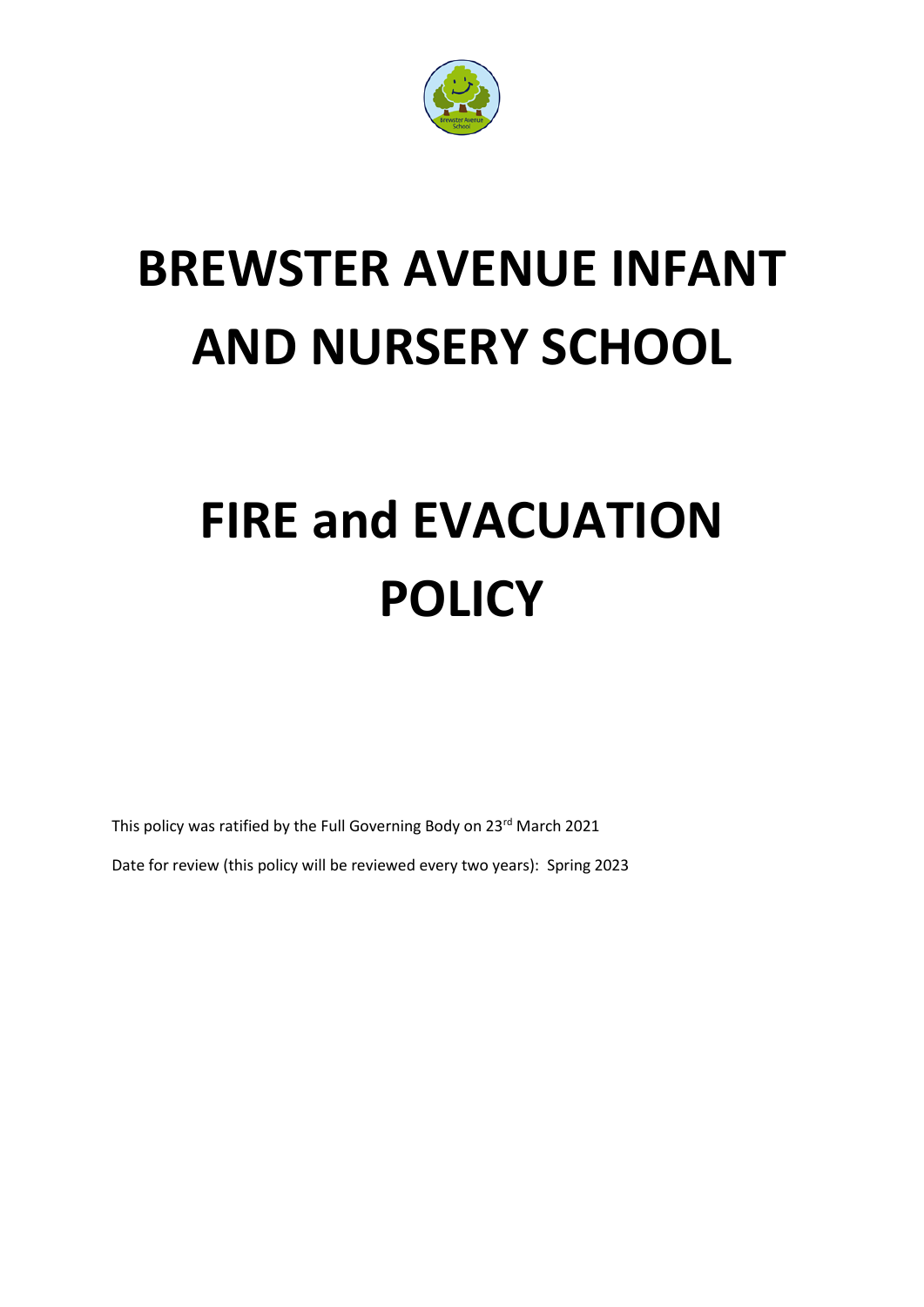## **2. Introduction**

- 2.1. The main aim in any fire is to remove all children, staff and other adults from the building quickly and safely, ensuring, as far as possible, that doors and windows are closed behind as each class exits.
- 2.2. We follow the Fire and Rescue Service's Policy: 'Get out, call the Fire Brigade out, Stay out.'
- 2.3. No-one is permitted to re-enter the building without express permission of the Fire Brigade or the Headteacher.

## **3. Responsibilities during normal school hours**

- 3.1. Every member of staff is ultimately responsible for the children in his/her care and any decision to deviate from the normal exit route.
- 3.2. All staff will acquaint themselves with the location of fire alarm points. The teacher in charge of the class at the time is responsible for volunteers or visitors working with their class.
- 3.3. It is the responsibility of all staff to ensure that Fire Exits/Escape Routes are not blocked at any time.
- 3.4. All staff must sign in and out of the building, whenever entering or exiting.
- 3.5. All visitors will sign the Visitors Book in the school office.
- 3.6. The plans showing the situation of fire extinguishers, fire alarm points and fire blankets are displayed in the entrance lobby.
- 3.7. Fire practices are held and recorded termly.

#### **4. Raising the alarm**

- 4.1. The fire alarm is a continuous bell
- 4.2. On discovery of a fire, an adult will break the glass in the nearest fire alarm box to start the fire alarm.
- 4.3. The Office Manager or nearest adult to the telephone will contact the emergency services (9-999).
- 4.4. The security bollard is linked to the fire alarm and will go down on activation of the alarm.